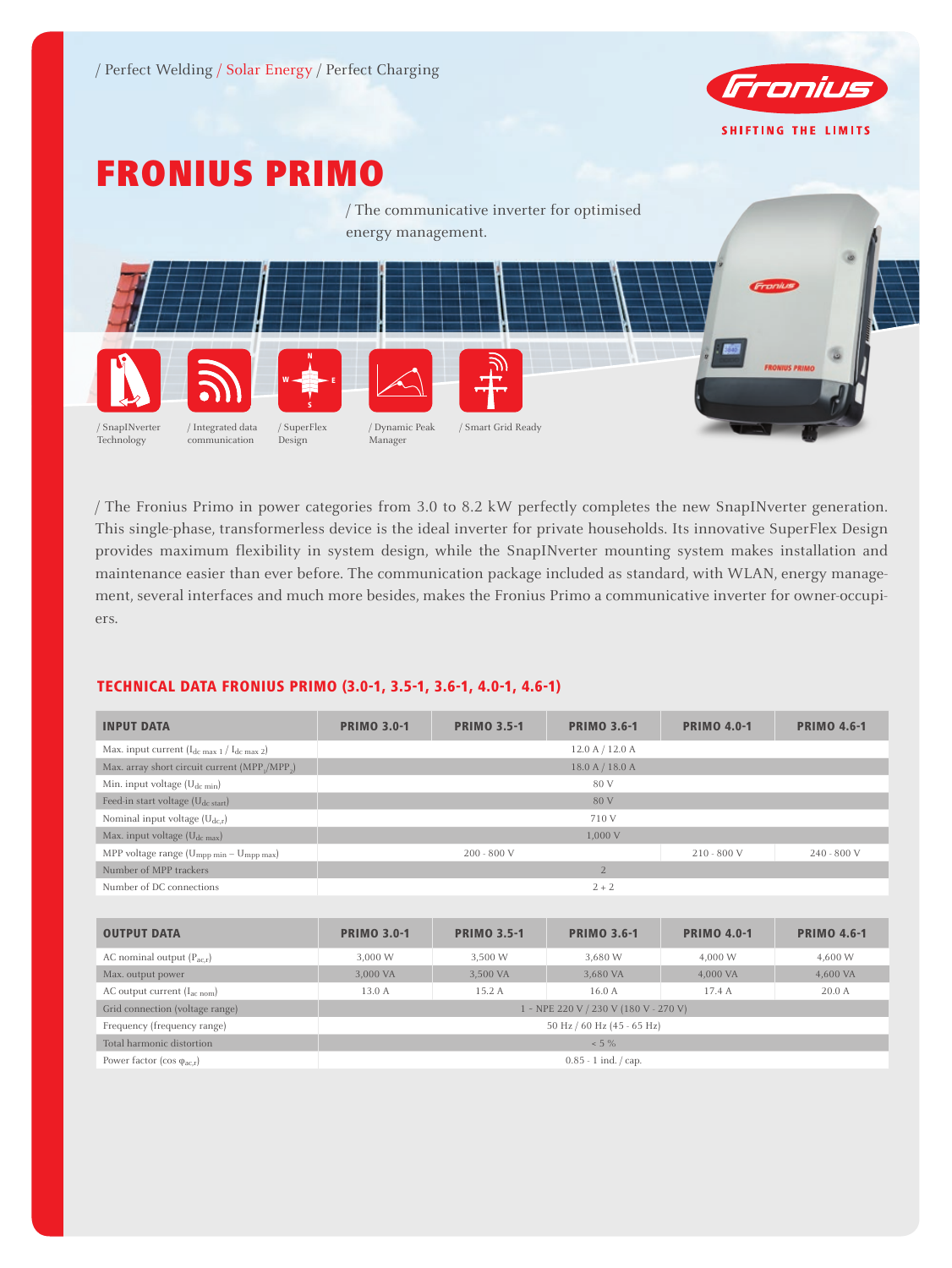# TECHNICAL DATA FRONIUS PRIMO (3.0-1, 3.5-1, 3.6-1, 4.0-1, 4.6-1)

| <b>GENERAL DATA</b>                          | <b>PRIMO 3.0-1</b>                                                          | <b>PRIMO 3.5-1</b> | <b>PRIMO 3.6-1</b>                                                                                           | <b>PRIMO 4.0-1</b> | <b>PRIMO 4.6-1</b> |  |
|----------------------------------------------|-----------------------------------------------------------------------------|--------------------|--------------------------------------------------------------------------------------------------------------|--------------------|--------------------|--|
| Dimensions (height x width x depth)          |                                                                             |                    | 645 x 431 x 204 mm                                                                                           |                    |                    |  |
| Weight                                       |                                                                             |                    | $21.5 \text{ kg}$                                                                                            |                    |                    |  |
| Degree of protection                         |                                                                             |                    | IP 65                                                                                                        |                    |                    |  |
| Protection class                             |                                                                             |                    |                                                                                                              |                    |                    |  |
| Overvoltage category (DC / AC) <sup>1)</sup> |                                                                             |                    | 2/3                                                                                                          |                    |                    |  |
| Night time consumption                       |                                                                             |                    | < 1 W                                                                                                        |                    |                    |  |
| Inverter design                              |                                                                             |                    | Transformerless                                                                                              |                    |                    |  |
| Cooling                                      |                                                                             |                    | Regulated air cooling                                                                                        |                    |                    |  |
| Installation                                 |                                                                             |                    | Indoor and outdoor installation                                                                              |                    |                    |  |
| Ambient temperature range                    |                                                                             |                    | $-40 - +55$ °C                                                                                               |                    |                    |  |
| Permitted humidity                           |                                                                             |                    | $0 - 100 \%$                                                                                                 |                    |                    |  |
| Max. altitude                                |                                                                             |                    | $4,000 \; \mathrm{m}$                                                                                        |                    |                    |  |
| DC connection technology                     | $2x$ DC+1, $2x$ DC+2 and $4x$ DC-screw terminals $2.5 - 16$ mm <sup>2</sup> |                    |                                                                                                              |                    |                    |  |
| AC connection technology                     |                                                                             |                    | 3-pole AC screw terminals 2.5 - 16 mm <sup>2</sup>                                                           |                    |                    |  |
| Certificates and compliance with standards   |                                                                             |                    | DIN V VDE 0126-1-1/A1, IEC 62109-1/-2, IEC 62116, IEC 61727,<br>AS 4777-2, AS 4777-3, G83/2, G59/3, CEI 0-21 |                    |                    |  |

| <b>EFFICIENCY</b>                         | <b>PRIMO 3.0-1</b>   | <b>PRIMO 3.5-1</b>   | <b>PRIMO 3.6-1</b>   | <b>PRIMO 4.0-1</b>   | <b>PRIMO 4.6-1</b>   |
|-------------------------------------------|----------------------|----------------------|----------------------|----------------------|----------------------|
| Max. efficiency                           | 97.9%                | 98.0%                | 98.0 %               | 98.0 %               | 98.0 %               |
| European efficiency $(\eta_{\text{ext}})$ | 96.1%                | 96.8%                | 96.8%                | 97.0%                | 97.0%                |
| $\eta$ at 5 % $P_{\text{ac}}r^{2}$        | 80.8 / 82.5 / 82.5 % | 80.8 / 82.5 / 82.5 % | 80.8 / 82.5 / 82.5 % | 80.8 / 82.5 / 82.5 % | 80.8 / 82.5 / 82.5 % |
| $\eta$ at 10 % $P_{\text{ac}}r^{2}$       | 84.1 / 86.5 / 86.1 % | 86.3 / 93.6 / 91.8 % | 86.3 / 93.6 / 91.8 % | 86.6 / 93.9 / 92.2 % | 88.9 / 94.4 / 92.9 % |
| η at 20 % $P_{ac.r}$ <sup>2)</sup>        | 90.3 / 95.5 / 94.8 % | 91.6 / 96.2 / 95.2 % | 91.6 / 96.2 / 95.2 % | 92.2 / 96.7 / 95.6 % | 93.0 / 97.0 / 95.9 % |
| $\eta$ at 25 % $P_{ac.r}^{2}$             | 91.8 / 96.4 / 95.1 % | 92.7 / 96.9 / 95.8 % | 92.7 / 96.9 / 95.8 % | 93.2 / 97.2 / 96.1 % | 93.9 / 97.2 / 96.6 % |
| η at 30 % $P_{ac.r}$ <sup>2)</sup>        | 92.7 / 96.9 / 96.0 % | 93.5 / 97.2 / 96.3 % | 93.5 / 97.2 / 96.3 % | 94.0 / 97.2 / 96.8 % | 94.5 / 97.3 / 96.9 % |
| $\eta$ at 50 % $P_{\text{acc}}{}^{2}$     | 94.5 / 97.4 / 97.0 % | 95.0 / 97.7 / 97.3 % | 95.0 / 97.7 / 97.3 % | 95.2 / 97.8 / 97.4 % | 95.6 / 97.9 / 97.6 % |
| η at 75 % $P_{ac.r}^{2}$                  | 95.4 / 97.9 / 97.7 % | 95.6 / 97.8 / 97.8 % | 95.6 / 97.8 / 97.8 % | 95.8 / 97.9 / 97.8 % | 96.0 / 97.9 / 97.8 % |
| $\eta$ bei 100 % $P_{acc}^{2}$            | 95.7 / 97.9 / 97.8 % | 95.8 / 98.0 / 97.8 % | 95.8 / 98.0 / 97.8 % | 95.9 / 98.0 / 97.9 % | 96.2 / 97.9 / 98.0 % |
| MPP adaptation efficiency                 |                      |                      | $> 99.9\%$           |                      |                      |

| <b>PROTECTIVE DEVICES</b> | <b>PRIMO 3.0-1</b>                      | <b>PRIMO 3.5-1</b> | <b>PRIMO 3.6-1</b> | <b>PRIMO 4.0-1</b> | <b>PRIMO 4.6-1</b> |  |  |
|---------------------------|-----------------------------------------|--------------------|--------------------|--------------------|--------------------|--|--|
| DC insulation measurement | Yes                                     |                    |                    |                    |                    |  |  |
| Overload behaviour        | Operating point shift. Power limitation |                    |                    |                    |                    |  |  |
| DC disconnector           | Yes                                     |                    |                    |                    |                    |  |  |

| <b>INTERFACES</b>                      | <b>PRIMO 3.0-1</b>                                    | <b>PRIMO 3.5-1</b>                     | <b>PRIMO 3.6-1</b>                                              | <b>PRIMO 4.0-1</b> | <b>PRIMO 4.6-1</b> |  |  |
|----------------------------------------|-------------------------------------------------------|----------------------------------------|-----------------------------------------------------------------|--------------------|--------------------|--|--|
| WLAN / Ethernet LAN                    |                                                       |                                        | Fronius Solar.web, Modbus TCP SunSpec, Fronius Solar API (JSON) |                    |                    |  |  |
| 6 inputs and 4 digital in/out          |                                                       |                                        | Interface to ripple control receiver                            |                    |                    |  |  |
| USB (A socket) $3$                     |                                                       |                                        | Datalogging, inverter update via USB flash drive                |                    |                    |  |  |
| $2x$ RS422 (RJ45 socket) <sup>3)</sup> |                                                       |                                        | Fronius Solar Net                                               |                    |                    |  |  |
| Signalling output $3$                  |                                                       |                                        | Energy management (potential-free relay output)                 |                    |                    |  |  |
| Datalogger and Webserver               |                                                       | Included                               |                                                                 |                    |                    |  |  |
| External input <sup>3)</sup>           | S0-Meter Interface / Input for overvoltage protection |                                        |                                                                 |                    |                    |  |  |
| <b>RS485</b>                           |                                                       | Modbus RTU SunSpec or meter connection |                                                                 |                    |                    |  |  |

1) According to IEC 62109-1.

<sup>2)</sup> And at Umpp min / Udc,r / Umpp max<br><sup>3)</sup> Also available in the light version.

Further information regarding the availability of the inverters in your country can be found at **www.fronius.com**.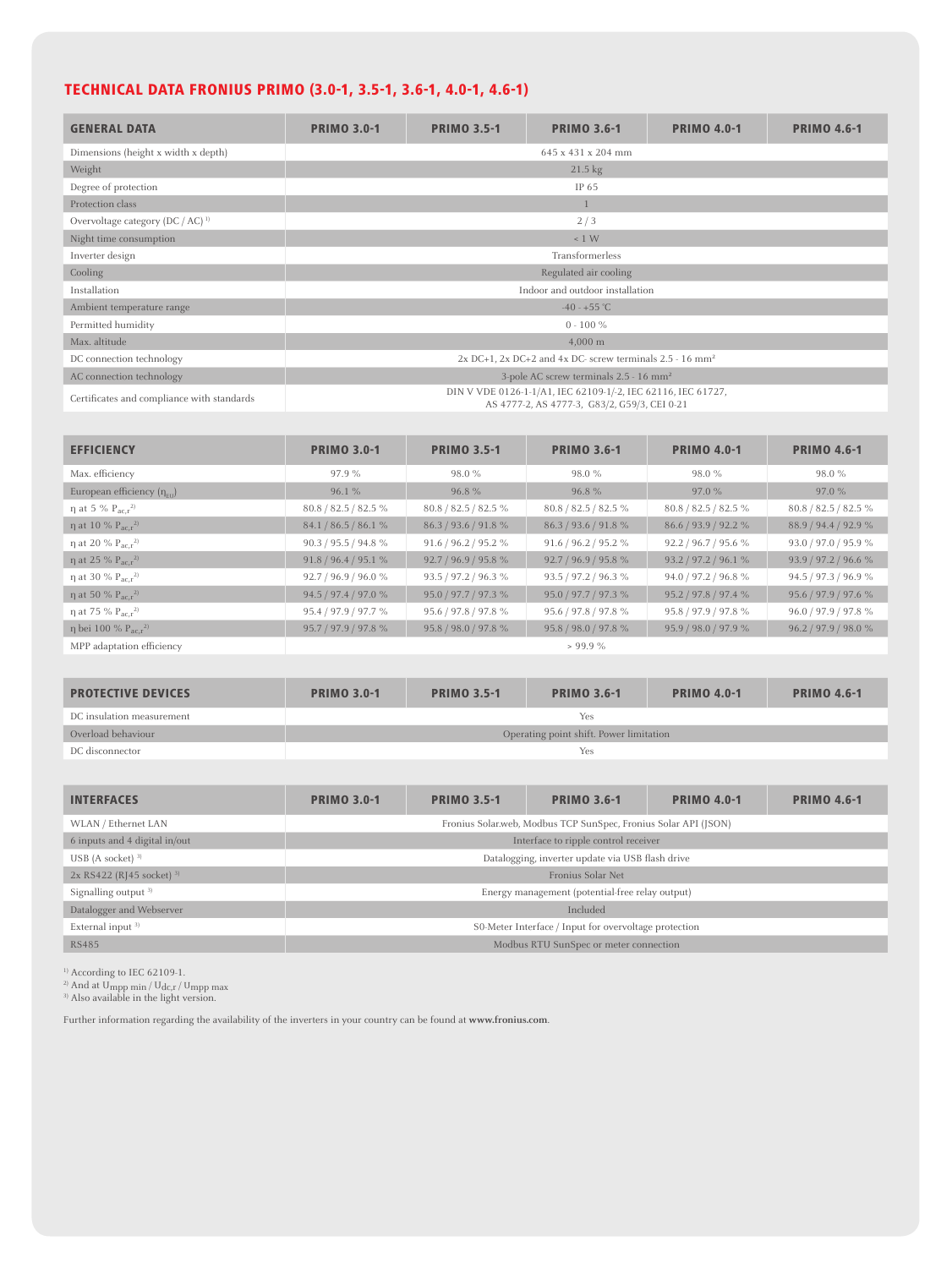

# FRONIUS Primo 8.2-1 Efficiency curve FRONIUS Primo 8.2-1 Temperature derating



## TECHNICAL DATA FRONIUS PRIMO (5.0-1, 5.0-1 AUS, 6.0-1, 8.2-1)

| <b>INPUT DATA</b>                                         | <b>PRIMO 5.0-1</b>             | <b>PRIMO 5.0-1 AUS</b> | <b>PRIMO 6.0-1</b> | <b>PRIMO 8.2-1</b> |  |  |  |
|-----------------------------------------------------------|--------------------------------|------------------------|--------------------|--------------------|--|--|--|
| Max. input current $(I_{dc \max 1}/I_{dc \max 2})$        | 12.0 A / 12.0 A                |                        | 18.0 A / 18.0 A    |                    |  |  |  |
| Max. array short circuit current (MPP,/MPP <sub>2</sub> ) | 18.0 A / 18.0 A                |                        | 27.0 A / 27.0 A    |                    |  |  |  |
| Min. input voltage $(U_{dc,min})$                         | 80 V                           |                        |                    |                    |  |  |  |
| Feed-in start voltage (U <sub>dc start</sub> )            |                                | 80 V                   |                    |                    |  |  |  |
| Nominal input voltage $(U_{dc,r})$                        |                                | 710 V                  |                    |                    |  |  |  |
| Max. input voltage (U <sub>dc max</sub> )                 |                                | 1.000 V                |                    |                    |  |  |  |
| MPP voltage range $(U_{mpp \ min} - U_{mpp \ max})$       | $240 - 800$ V<br>$270 - 800$ V |                        |                    |                    |  |  |  |
| Number of MPP trackers                                    | $\overline{2}$                 |                        |                    |                    |  |  |  |
| Number of DC connections                                  | $2 + 2$                        |                        |                    |                    |  |  |  |

| <b>OUTPUT DATA</b>                          | <b>PRIMO 5.0-1</b>                                | <b>PRIMO 5.0-1 AUS</b> | <b>PRIMO 6.0-1</b> | <b>PRIMO 8.2-1</b> |  |  |
|---------------------------------------------|---------------------------------------------------|------------------------|--------------------|--------------------|--|--|
| AC nominal output $(P_{ac,r})$              | 5,000 W                                           | 4,600 W                | 6,000 W            | 8,200 W            |  |  |
| Max. output power                           | 5,000 VA                                          | 5,000 VA               | 6,000 VA           | 8,200 VA           |  |  |
| AC output current $(I_{ac\; nom})$          | 21.7 A                                            | 21.7 A                 | 26.1A              | 35.7 A             |  |  |
| Grid connection (voltage range)             | $1 \sim$ NPE 220 V / 230 V (180 V - 270 V)        |                        |                    |                    |  |  |
| Frequency (frequency range)                 | 50 Hz / 60 Hz (45 - 65 Hz)                        |                        |                    |                    |  |  |
| Total harmonic distortion                   | $< 5 \%$                                          |                        |                    |                    |  |  |
| Power factor (cos $\varphi_{\text{ac,r}}$ ) | $0.85 - 1$ ind. $\frac{\text{cap.}}{\text{cap.}}$ |                        |                    |                    |  |  |

| <b>GENERAL DATA</b>                          | <b>PRIMO 5.0-1</b>                                                          | <b>PRIMO 5.0-1 AUS</b>                                                                                    | <b>PRIMO 6.0-1</b>                                 | <b>PRIMO 8.2-1</b> |  |  |
|----------------------------------------------|-----------------------------------------------------------------------------|-----------------------------------------------------------------------------------------------------------|----------------------------------------------------|--------------------|--|--|
| Dimensions (height x width x depth)          |                                                                             |                                                                                                           | 645 x 431 x 204 mm                                 |                    |  |  |
| Weight                                       |                                                                             |                                                                                                           | $21.5 \text{ kg}$                                  |                    |  |  |
| Degree of protection                         |                                                                             |                                                                                                           | IP 65                                              |                    |  |  |
| Protection class                             |                                                                             |                                                                                                           |                                                    |                    |  |  |
| Overvoltage category (DC / AC) <sup>1)</sup> |                                                                             |                                                                                                           | 2/3                                                |                    |  |  |
| Night time consumption                       |                                                                             |                                                                                                           | < 1 W                                              |                    |  |  |
| Inverter design                              |                                                                             |                                                                                                           | Transformerless                                    |                    |  |  |
| Cooling                                      |                                                                             |                                                                                                           | Regulated air cooling                              |                    |  |  |
| Installation                                 |                                                                             |                                                                                                           | Indoor and outdoor installation                    |                    |  |  |
| Ambient temperature range                    |                                                                             |                                                                                                           | $-40 - +55$ °C                                     |                    |  |  |
| Permitted humidity                           |                                                                             |                                                                                                           | $0 - 100 \%$                                       |                    |  |  |
| Max. altitude                                | $4,000 \; \mathrm{m}$                                                       |                                                                                                           |                                                    |                    |  |  |
| DC connection technology                     | $2x$ DC+1, $2x$ DC+2 and $4x$ DC-screw terminals $2.5 - 16$ mm <sup>2</sup> |                                                                                                           |                                                    |                    |  |  |
| AC connection technology                     |                                                                             |                                                                                                           | 3-pole AC screw terminals 2.5 - 16 mm <sup>2</sup> |                    |  |  |
| Certificates and compliance with standards   |                                                                             | DIN V VDE 0126-1-1/A1, IEC 62109-1/-2, IEC 62116, IEC 61727, AS 4777-2, AS 4777-3, G83/2, G59/3, CEI 0-21 |                                                    |                    |  |  |

1) According to IEC 62109-1. Further information regarding the availability of the inverters in your country can be found at **www.fronius.com**.